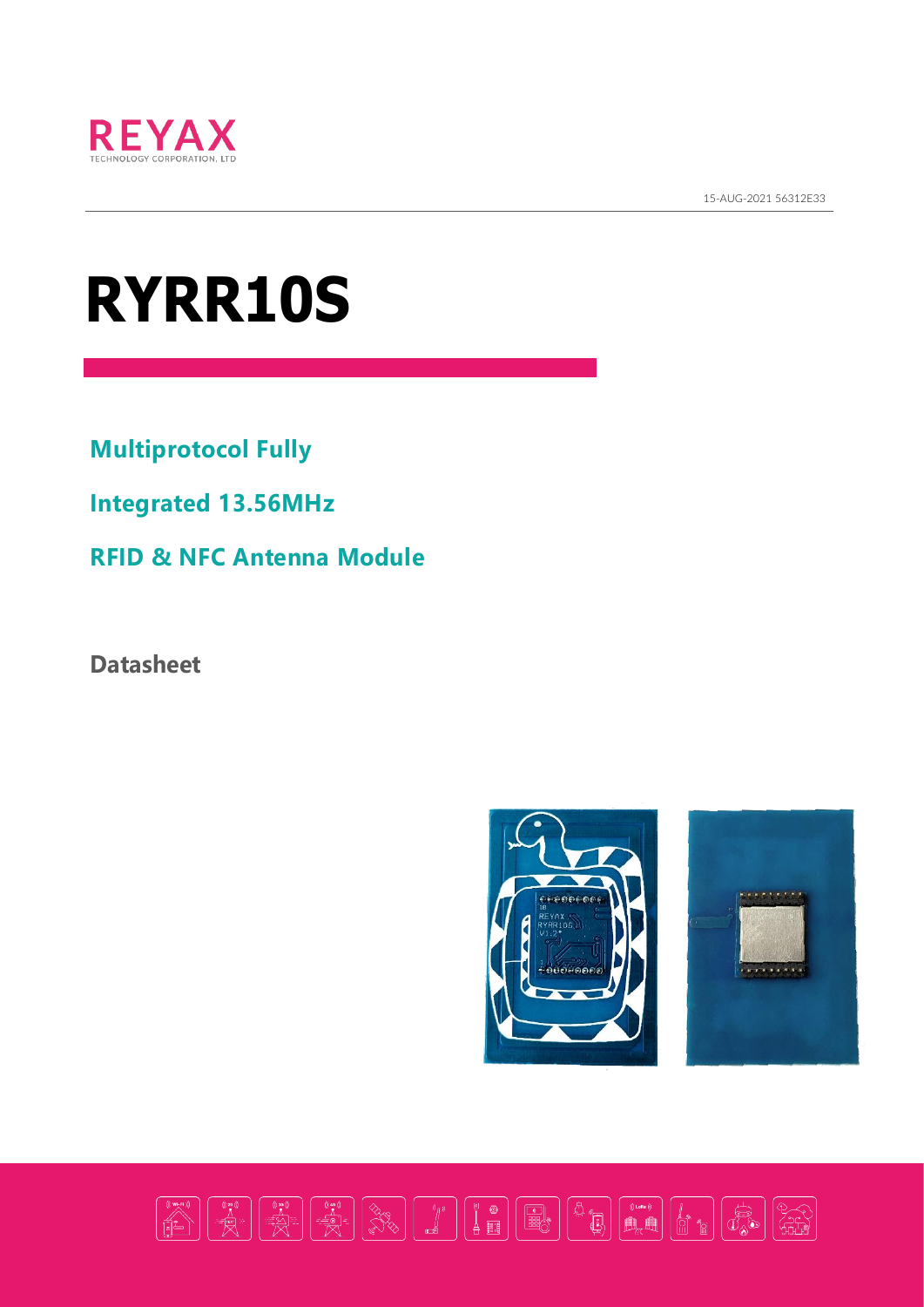## **PRODUCT DESCRIPTION**

The RYRR10S antenna module is a 13.56-MHz RFID and Near Field Communication (NFC) system. Built-in programming options make the device suitable for a wide range of applications for proximity and vicinity identification systems.

#### **FEATURES**

- ST CR95HF NFC/RFID Engine.
- Supports Near Field Communication (NFC) ISO/IEC 18092.
- Completely Integrated Protocol Handling for ISO/IEC 15693, ISO/IEC 14443A, ISO/IEC 14443B.
- NXP MIFARE<sup>®</sup> Classic compatible
- Designed with PCB integrated antenna.
- UART / SPI Interface optional.

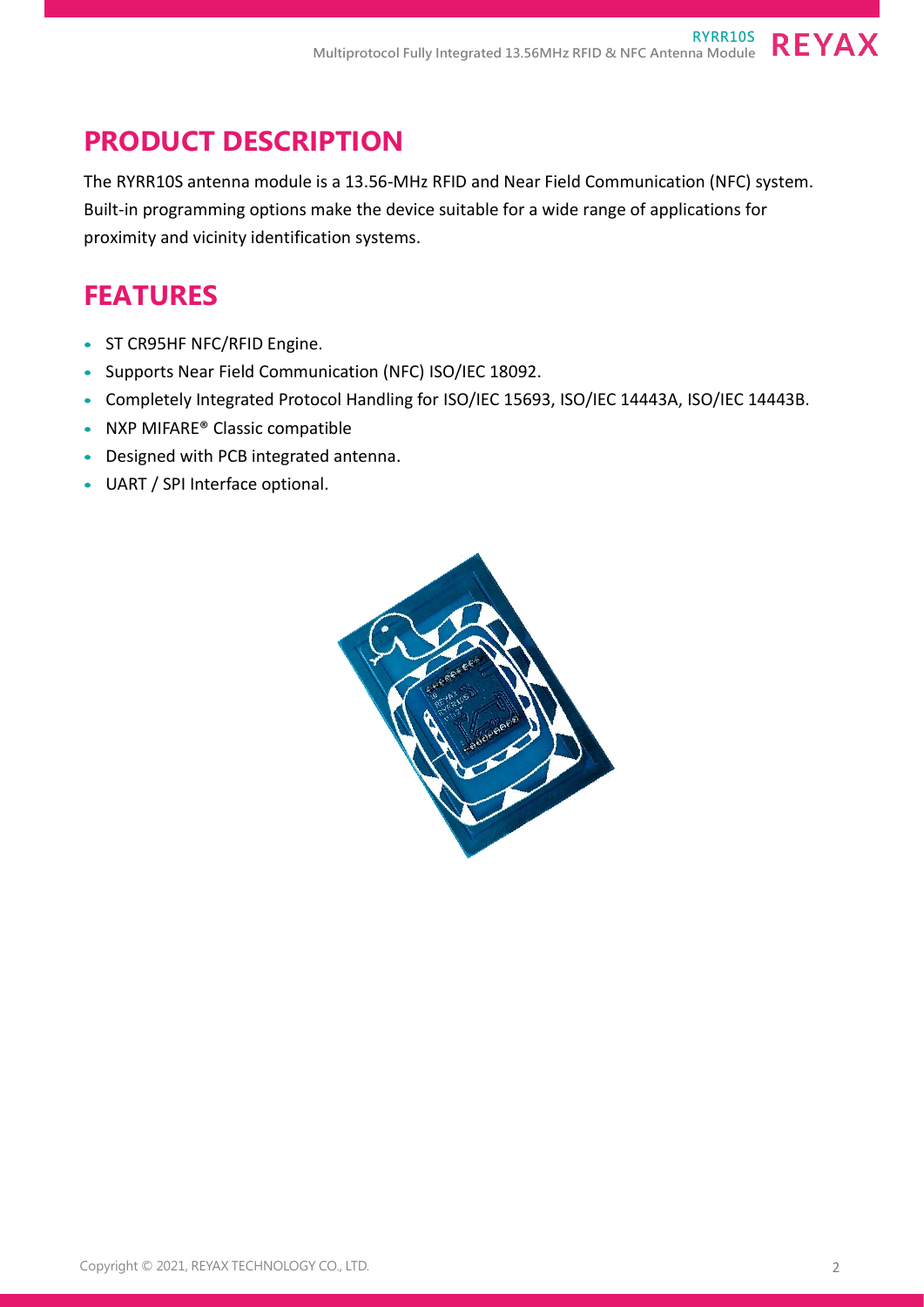| Item                         | Min.      | <b>Typical</b> | Max.       | <b>Unit</b>     | Condition                     |
|------------------------------|-----------|----------------|------------|-----------------|-------------------------------|
| <b>Operation Voltage</b>     | 2.7       |                | 5.5        | V               | <b>VDD</b>                    |
| <b>VOH</b>                   | $0.9*VDD$ | <b>VDD</b>     | <b>VDD</b> | V               | TXD High-level output voltage |
| VOL                          | 0         | 0              | $0.1*VDD$  | V               | TXD Low-level output voltage  |
| <b>V<sub>IH</sub></b>        | $0.7*VDD$ | 3.3            | <b>VDD</b> | V               | RXD High-level input voltage  |
| VIL                          | 0         | $\mathbf 0$    | $0.3*VDD$  | $\vee$          | RXD Low-level input voltage   |
| <b>RF Output Power</b>       |           | 55             |            | mW              | $VDD=3V$                      |
| Reader mode current          |           | 70             |            | mA              | VDD=3V                        |
| Ready state current          |           | 2.5            |            | mA              | VDD=3V                        |
| Tag detect mode current      |           | 50             | 100        | uA              | 4 RF bursts per second        |
| Sleep state current          |           | 20             | 80         | uA              |                               |
| <b>Communication Range</b>   |           | 4              | 8          | cm <sub>2</sub> | Depending on the RFID TAG.    |
| Startup time                 |           | 6              |            | ms              |                               |
| <b>Baud Rate</b>             |           | 57600          |            | bps             | 8,N,1                         |
| <b>RF Frequency Range</b>    | 13.553    | 13.56          | 13.567     | <b>MHz</b>      |                               |
| <b>Operating Temperature</b> | $-25$     | 25             | $+85$      | $\degree$ C     |                               |
| Antenna                      |           |                |            |                 | Internal                      |
| Weight                       |           | 4              |            | g               |                               |

#### **SPECIFICATION**

**\*For more detail, please refer to the ST CR95HF information.**

# **BLOCK DIAGRAM**

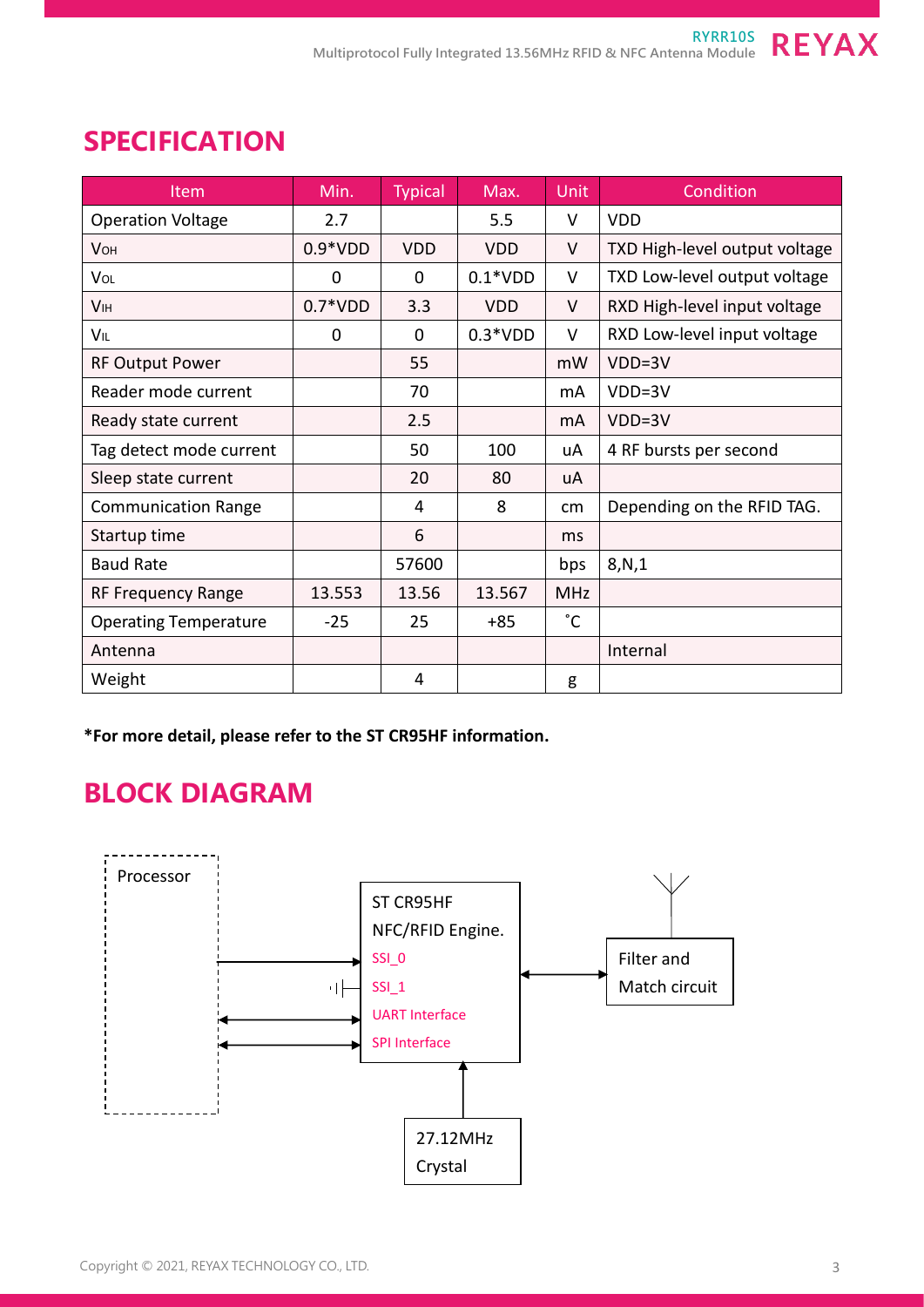# **PIN DESCRIPTION**

|                                                     | M1<br>REYAX RYRR10S                                                                                                         |                                                                                                                            |                                                    |
|-----------------------------------------------------|-----------------------------------------------------------------------------------------------------------------------------|----------------------------------------------------------------------------------------------------------------------------|----------------------------------------------------|
| 1<br>2<br>3<br>с<br>5<br>с<br>6<br>с<br>г<br>8<br>9 | <b>GND</b><br>VDD<br>$SSI_0$<br><b>SPI_SCK</b><br><b>SPI MOSI</b><br><b>SPI MISO</b><br><b>SPI_NSS</b><br>TXD<br><b>RXD</b> | <b>GND</b><br><b>GND</b><br><b>GND</b><br><b>GND</b><br><b>GND</b><br><b>GND</b><br><b>GND</b><br><b>GND</b><br><b>GND</b> | 18<br>17<br>16<br>15<br>14<br>13<br>12<br>11<br>10 |

| Pin            | <b>Name</b> | I/O          | Condition                             |  |
|----------------|-------------|--------------|---------------------------------------|--|
| 1              | <b>GND</b>  | P            | Ground                                |  |
| $\overline{2}$ | <b>VDD</b>  | P            | Main power supply                     |  |
| 3              | SSI 0       | L            | Select serial communication interface |  |
|                |             |              | UART: 0<br><b>SPI: 1</b>              |  |
| 4              | SPI SCK     | $\mathbf{I}$ | SPI serial clock                      |  |
| 5              | SPI_MOSI    | $\mathbf{I}$ | SPI Data, Slave Input                 |  |
| 6              | SPI MISO    | O            | SPI Data, Slave Output                |  |
| 7              | SPI NSS     | $\mathbf{I}$ | SPI Slave Select (active low)         |  |
| 8              | <b>TXD</b>  | O            | <b>UART Data Output</b>               |  |
| 9              | <b>RXD</b>  | Т            | <b>UART Data Input</b>                |  |
| 10             | <b>GND</b>  | P            | Ground                                |  |
| 11             | <b>GND</b>  | P            | Ground                                |  |
| 12             | <b>GND</b>  | P            | Ground                                |  |
| 13             | <b>GND</b>  | P            | Ground                                |  |
| 14             | <b>GND</b>  | P            | Ground                                |  |
| 15             | <b>GND</b>  | P            | Ground                                |  |
| 16             | <b>GND</b>  | P            | Ground                                |  |
| 17             | <b>GND</b>  | P            | Ground                                |  |
| 18             | <b>GND</b>  | P            | Ground                                |  |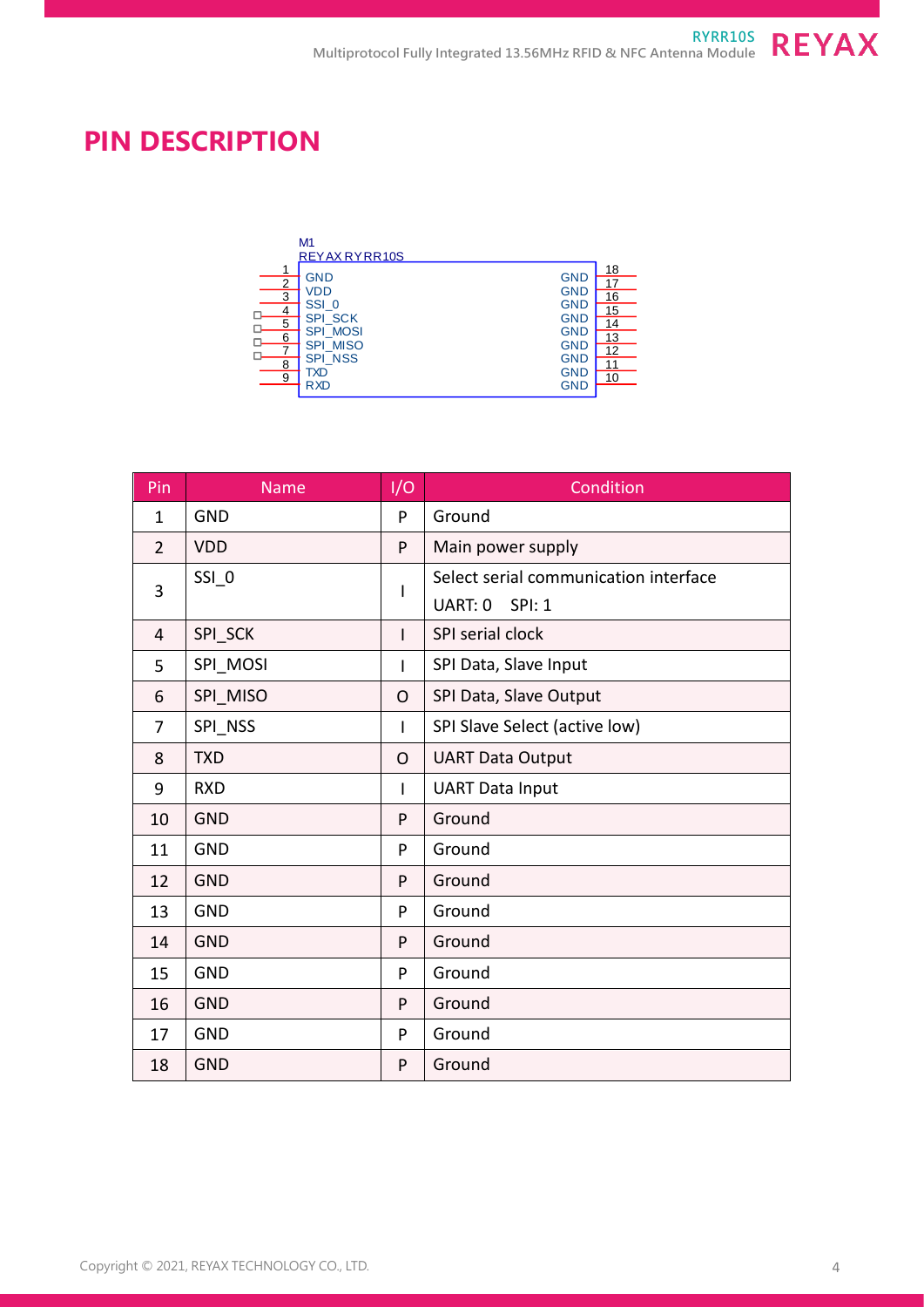



# **APPLICATION SCHEMATIC**

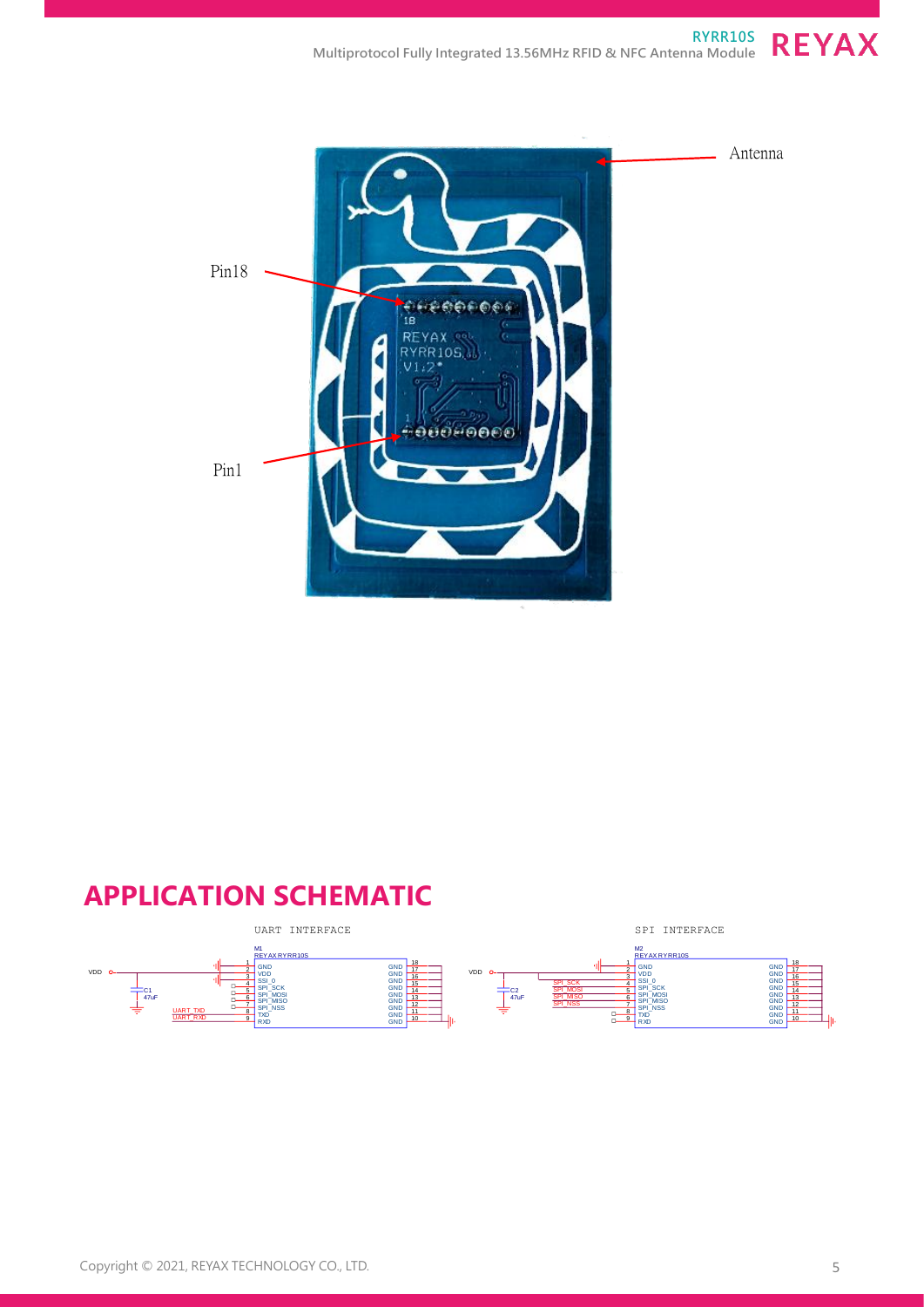# **PCB LAYOUT GUIDE**

- [1] Avoid placing any metal material between the RYRR10S and the RFID TAG.
- [2] The height >1mm components and any metal material should be placed at least 5 mm away from the RYRR10S.
- [3] The minimum distance between the plastic cover and the RYRR10S should be 1mm.
- [4] Keep the VDD voltage ripple under 30mVpp.
- [5] PCB layout reference:



#### [6] RYRR10S assembled state:

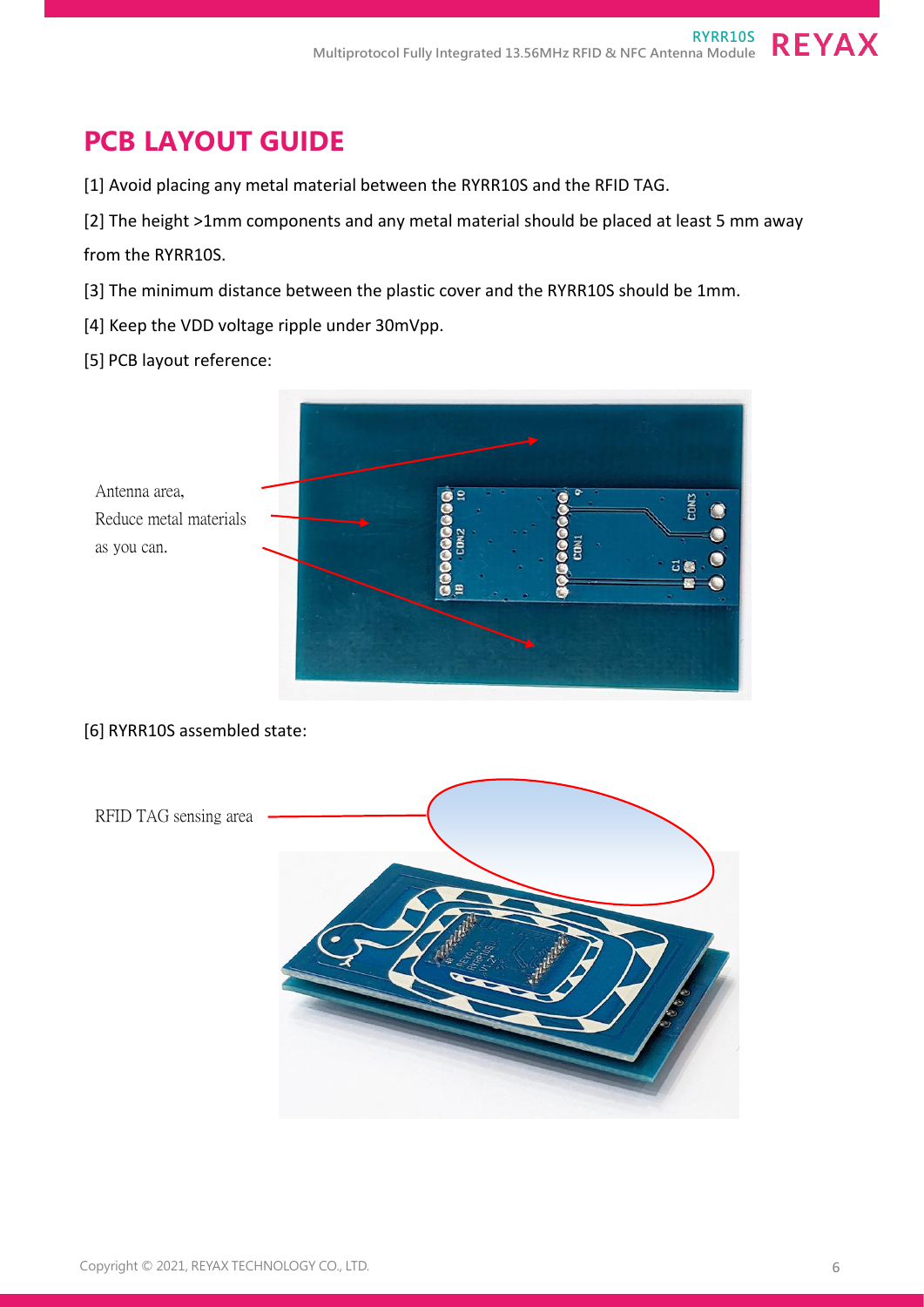#### **DIMENSIONS**



unit : inch[mm]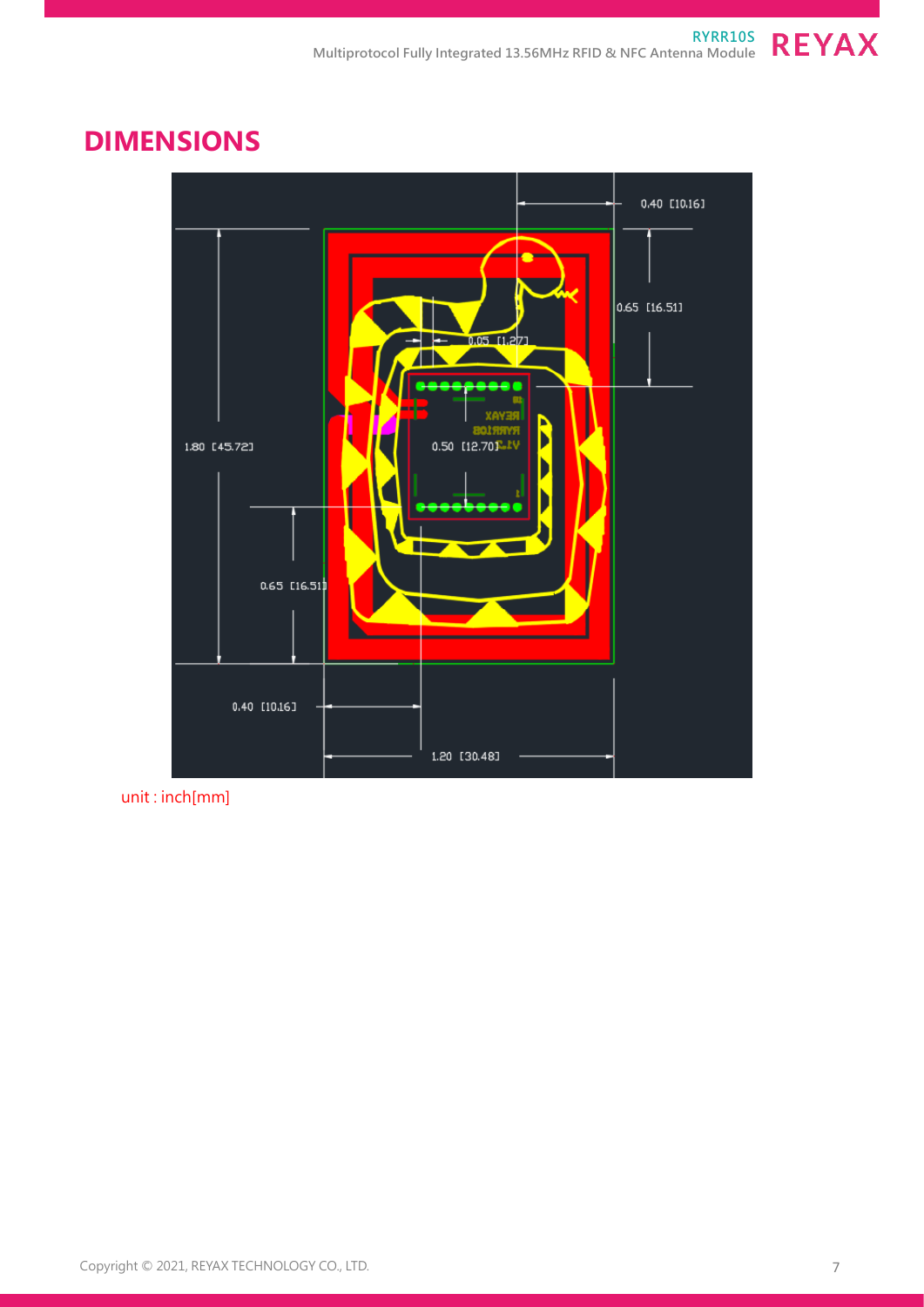

unit : inch[mm]

# **1.27mm PITCH PIN HEADER**



unit : mm

0.62mm Drill hole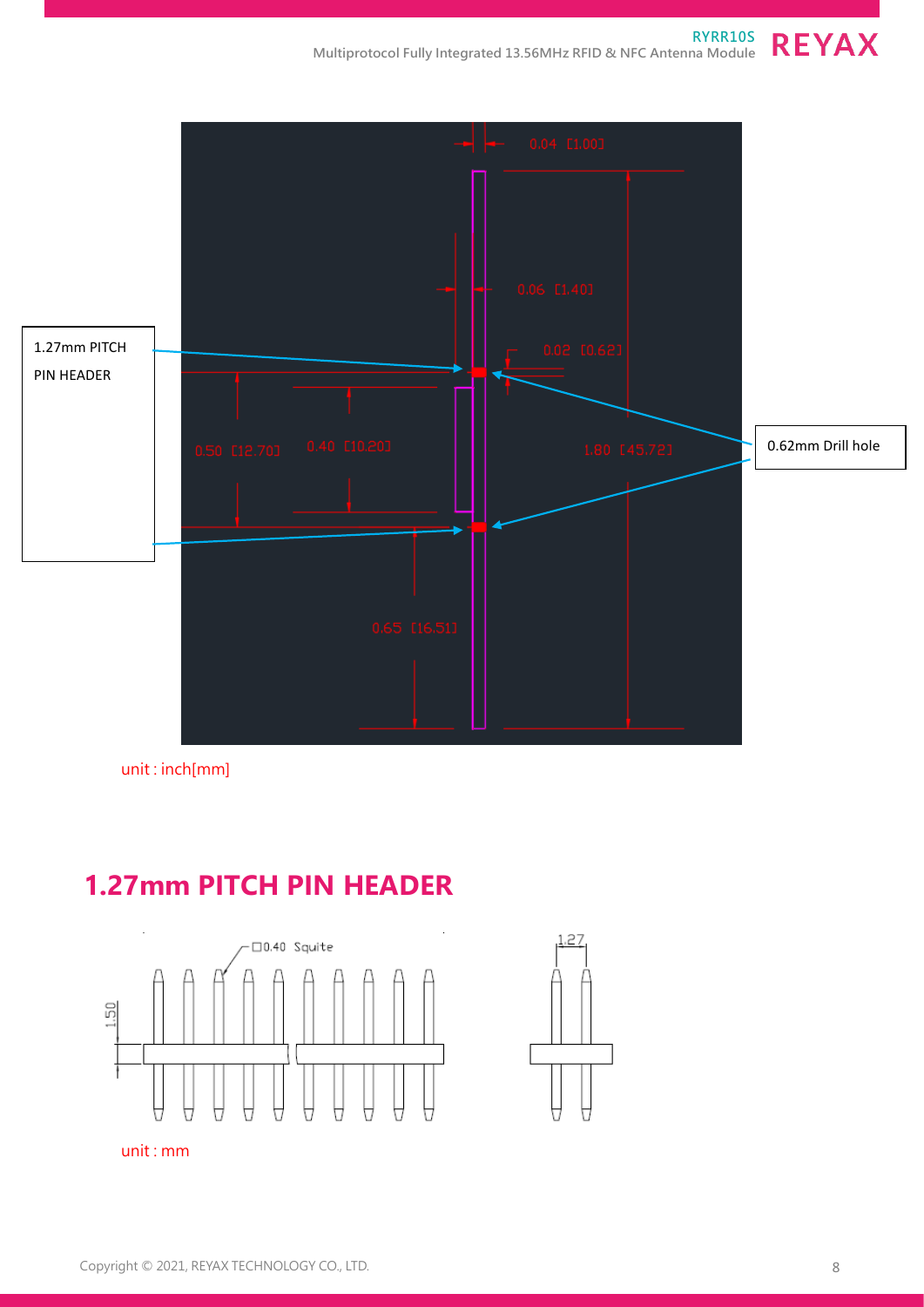#### **FIRMWARE QUICK START GUIDE**

Example1 : ISO/IEC 14443A READ UID Command in HEX.

55

09 04 68 01 07 10

09 04 68 01 07 00

02 04 02 00 02 80

09 04 3A 00 58 04

09 04 68 01 01 D3

04 02 26 07

04 03 93 20 08

Example2 : ISO/IEC 15693 READ UID Command in HEX.

55

09 04 68 01 07 10

09 04 68 01 07 00

02 02 01 0D

04 03 26 01 00

Sleep state command 00 07 0E 08 01 00 38 00 18 00 00 60 00 00 00 00 00

Hibernate state command

00 07 0E 08 04 00 04 00 18 00 00 00 00 00 00 00 00

**\*For more detail, please refer to the ST CR95HF information.**